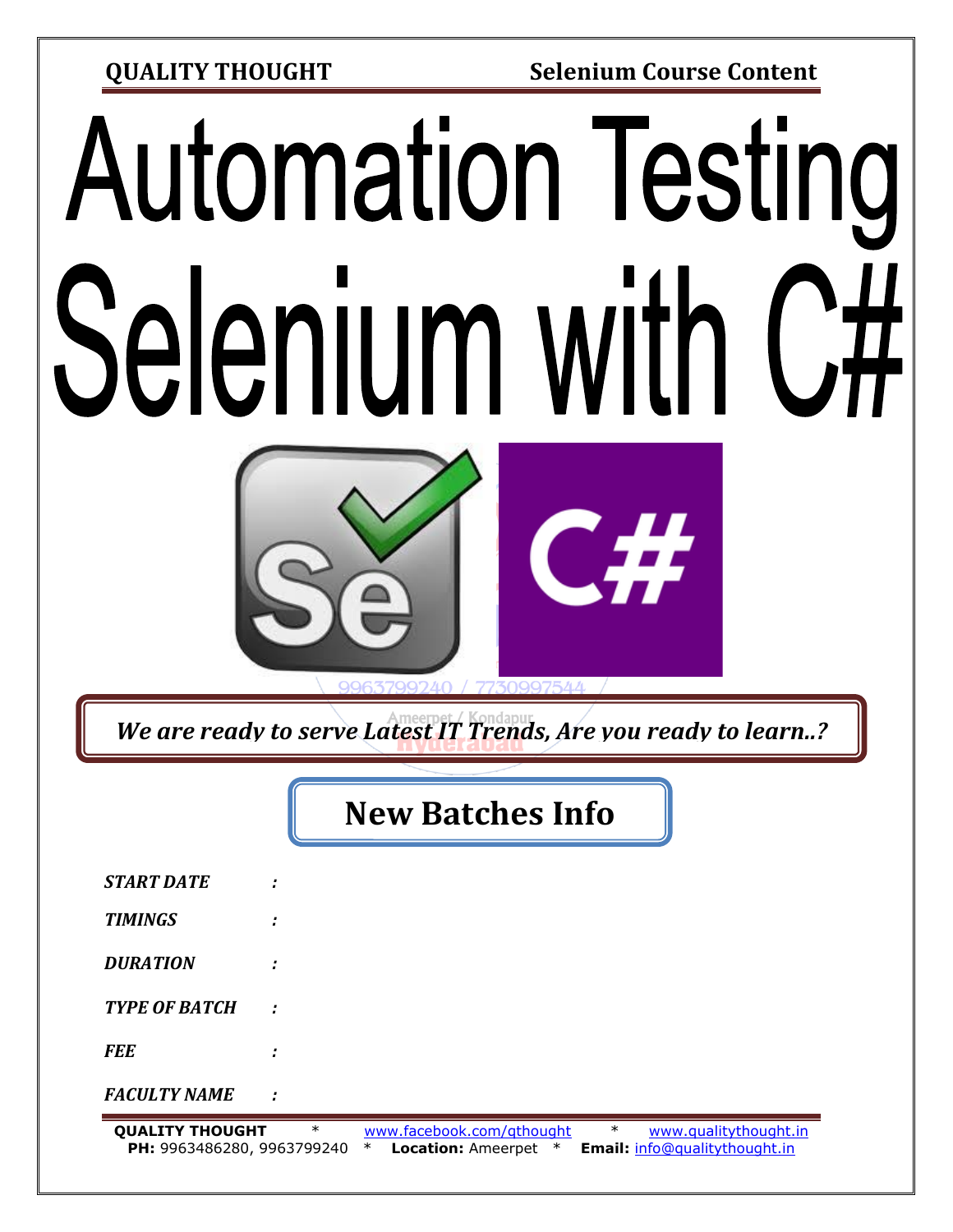# **QUALITY THOUGHT Selenium Course Content**

### **C# Introduction**

- ❖ Installing Visual Studio
- ❖ Features of C#
- ❖ Why C# for Selenium
- ❖ First C# Project
- ❖ First C# program
- ❖ Concept of Assembly file
- ❖ Data types in C#
- ❖ String class
- ❖ If statements

### **LOOPS, ARRAYS AND FUNCTIONS**

- ❖ Conditional and concatenation operators
- ❖ While Loop
- ❖ For Loops
- ❖ Practical Examples with loops
- ❖ Usage of loops in Selenium
- ❖ Single Dimensional Arrays
- ❖ Two Dimensional arrays
- ❖ Practical usage of arrays in Selenium
- ❖ Drawbacks of arrays **UANA**
- ❖ What are Functions? The Leader in Software Training
- ◆ Function Input Parameters799240 / 7730997544
- ❖ Function Return Types

Ameerpet / Kondapur

### **OBJECT ORIENTED PROGRAMMING – 1**

- ❖ Local Variables
- ❖ Global Variables
- ❖ Static and Non-Static Variables
- ❖ Static and Non-Static Functions
- ❖ Creating Objects in C#
- ❖ Meaning of static
- ❖ Why is main method static?
- ❖ Object and Object References
- ❖ Call by reference and Value
- ❖ Constructors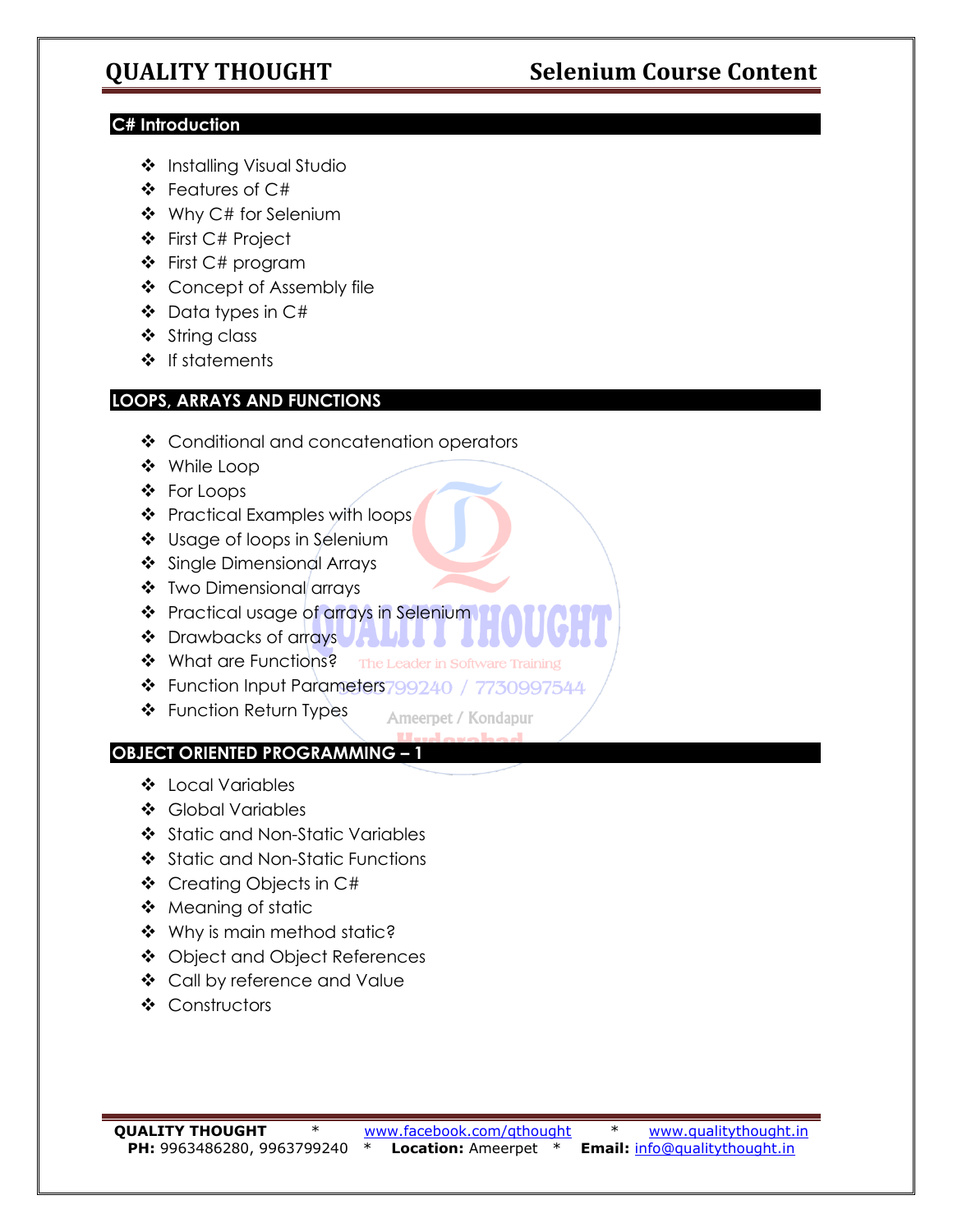### **OBJECT ORIENTED PROGRAMMING - 2**

- ❖ Concept of Inheritance
- ❖ Interface
- ❖ Overloading and Overriding Functions
- ❖ Example on inheritance
- ❖ Object Class
- ❖ Usage of Inheritance in Selenium

### **NAMESPACE, ACCESS MODIFIERS/EXCEPTION HANDLING**

- ❖ Relevance of Namespaces
- ❖ Creating Namespace
- ❖ Accessing Classes Across Namespaces
- ❖ Good Features of Visual Studio
- ❖ Accessing modifiers Public, Private, Default, Protected
- ❖ Exception handling with try catch block
- ❖ Importance of exception handling
- ❖ Application Exception and System Exception
- ❖ Exception Class
- ❖ Final and Finally
- ❖ Throw and Throws
- ❖ Different Types of Exception

### **COLLECTION API/REFLECTION API**

- ❖ Read Only Collection Class Ameerpet / Kondapur
- ❖ List and Dictionary Class
- ❖ Using List and Dictionary of Collection API in Selenium framework
- ❖ Reflection API usage and importance
- ❖ Using Reflection API to make keyword driven Selenium framework

### **STRING CLASS AND FUNCTIONS**

- ❖ Reading/Writing Text Files
- ❖ Reading Configuration File in C#
- ❖ Concept of Assembly file
- ❖ Reading/Writing Microsoft XLS Files
- ❖ Reading data from XML files using C#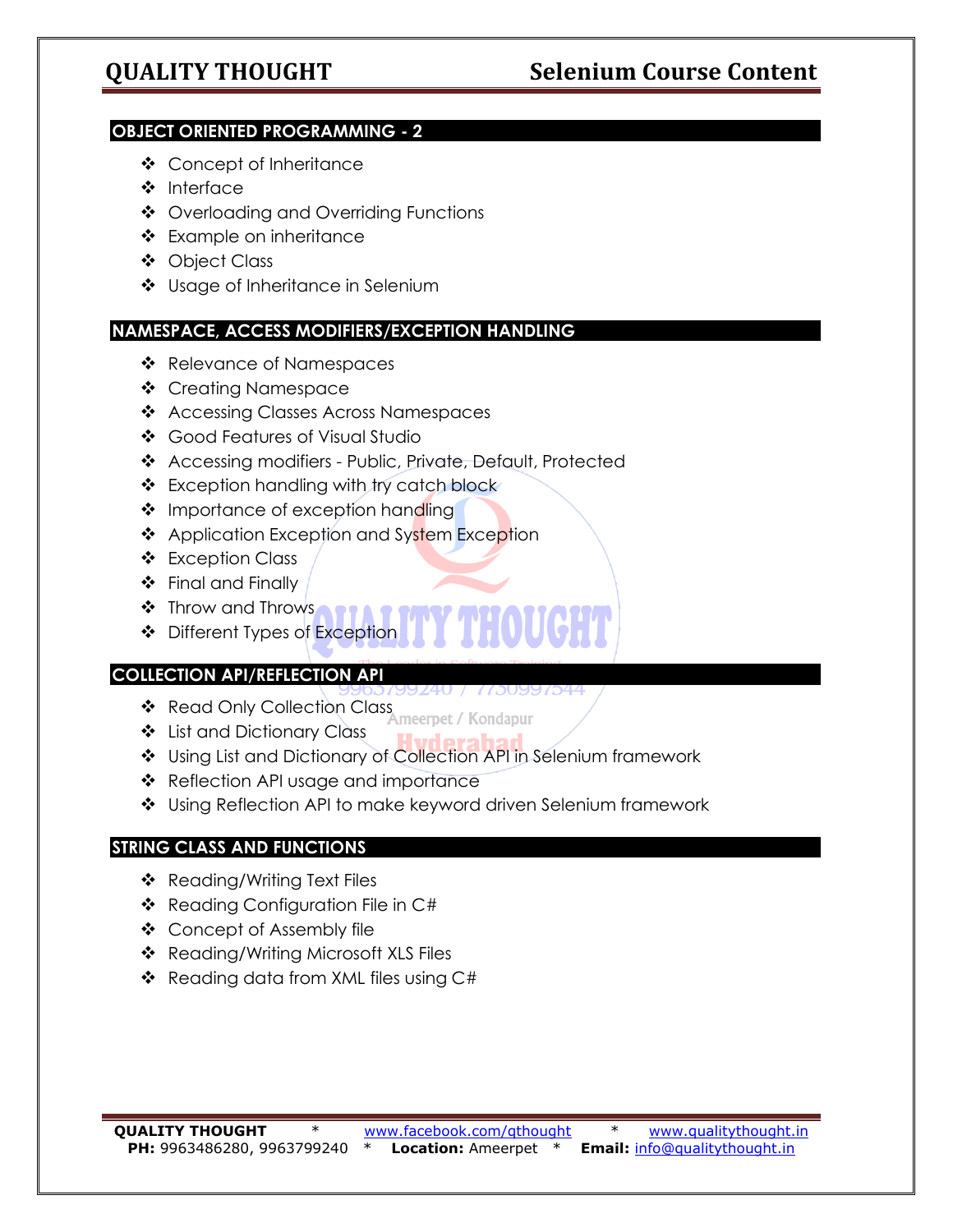### **NUNIT AND REPORTING**

- ❖ Why Nunit
- ❖ Installing Nunit
- ❖ Nunit annotations
- ❖ Running a test in Nunit
- ❖ Parallel execution
- ❖ Skipping tests
- ❖ Parameterizing tests
- ❖ Assertions
- ❖ Extent Reports

# **SELENIUM WEB DRIVER PART-1**

- ❖ Why WebDriver?
- ❖ Downloading WebDriver dlls and configuring in visual studio
- ❖ Architecture of selenium webdriver
- ❖ WebDriver Interface in Selenium 3.0
- ❖ Drivers for Firefox, IE, chrome, Iphone, Android etc
- ❖ Usage of webdriver interface
- ❖ First Selenium Code
- ❖ Working with chrome and IE A V
- ❖ WebDriver Desired Capabilities Class
- ❖ Proxy settings with webdriver/Working with proxy Servers
	- 063700010 / 773000751

## **SELENIUM WEBDRIVER PART-2**

- ❖ Inspecting elements in Mozilla, Chrome and IE
- ❖ Concept of firefox profile
- ❖ What is Firefox profile
- ❖ Why we need firefox Profile
- ❖ HTML language tags and attributes
- ❖ Various locator strategies
- ❖ WebElement Interface
- ❖ Identifying Web Elements using id, name, class
- ❖ Finding Xpaths to identify
- ❖ Implicit Wait
- ❖ Absolute and partial Xpaths
- ❖ Creating customised Xpaths without firepath
- ❖ Css Selectors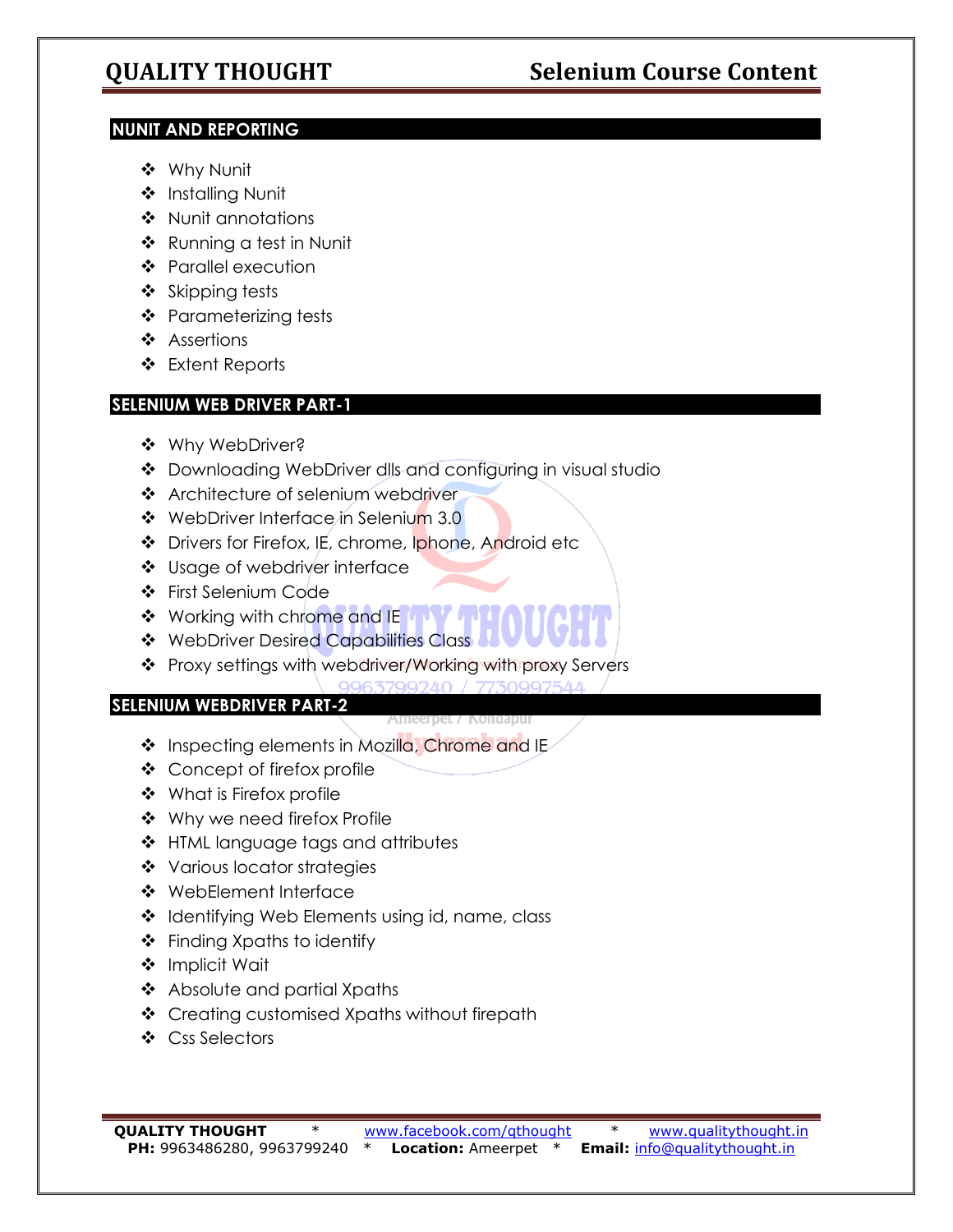# **QUALITY THOUGHT Selenium Course Content**

- ❖ Generating own Css Selectors
- ❖ Performance of Css Selectors as compared to Xpaths
- ❖ What is class attribute?
- ❖ Handling Dynamic objects/ids on the page
- ❖ Working with different browsers without changing code

### **SELENIUM WEBDRIVER PART-3**

- ❖ Managing Input fields, Buttons
- ❖ Managing/Identifying Links with xpaths/css selectors
- ❖ Get Attribute Function
- ❖ Concept of list
- ❖ Extracting More than one object from a page
- ❖ Extracting all links of a page/Bulk extraction of objects
- ❖ Extracting limited Objects from a web page
- ❖ Extracting Objects from a specific area of a web page
- ❖ Finding response Headers/ response code
- ❖ Finding whether object is present on page or not
- ❖ Hidden components isDisplayed function
- ❖ Clicking and checking links
- ❖ When you don't have common xpath
- ❖ Method 1-Find the box
- ❖ Method 2-Pattern in xpaths<br>The Leader in Software Trainin

### **SELENIUM WEBDRIVER PART-4**

- ❖ Handling drop down list
- Ameerpet / Kondapur
- ❖ Select Class in Selenium API**Hyderabad**
- ❖ Managing radio buttons and Checkboxes
- ❖ Explicit wait
- ❖ Alert management
- ❖ Taking Screenshots of the web pages

### **SELENIUM WEBDRIVER PART-5**

- ❖ Popup Handling
- ❖ Managing different Windows
- ❖ Close and Quit -Difference
- ❖ Concept of WebTables
- ❖ Dynamic WebTable Handling